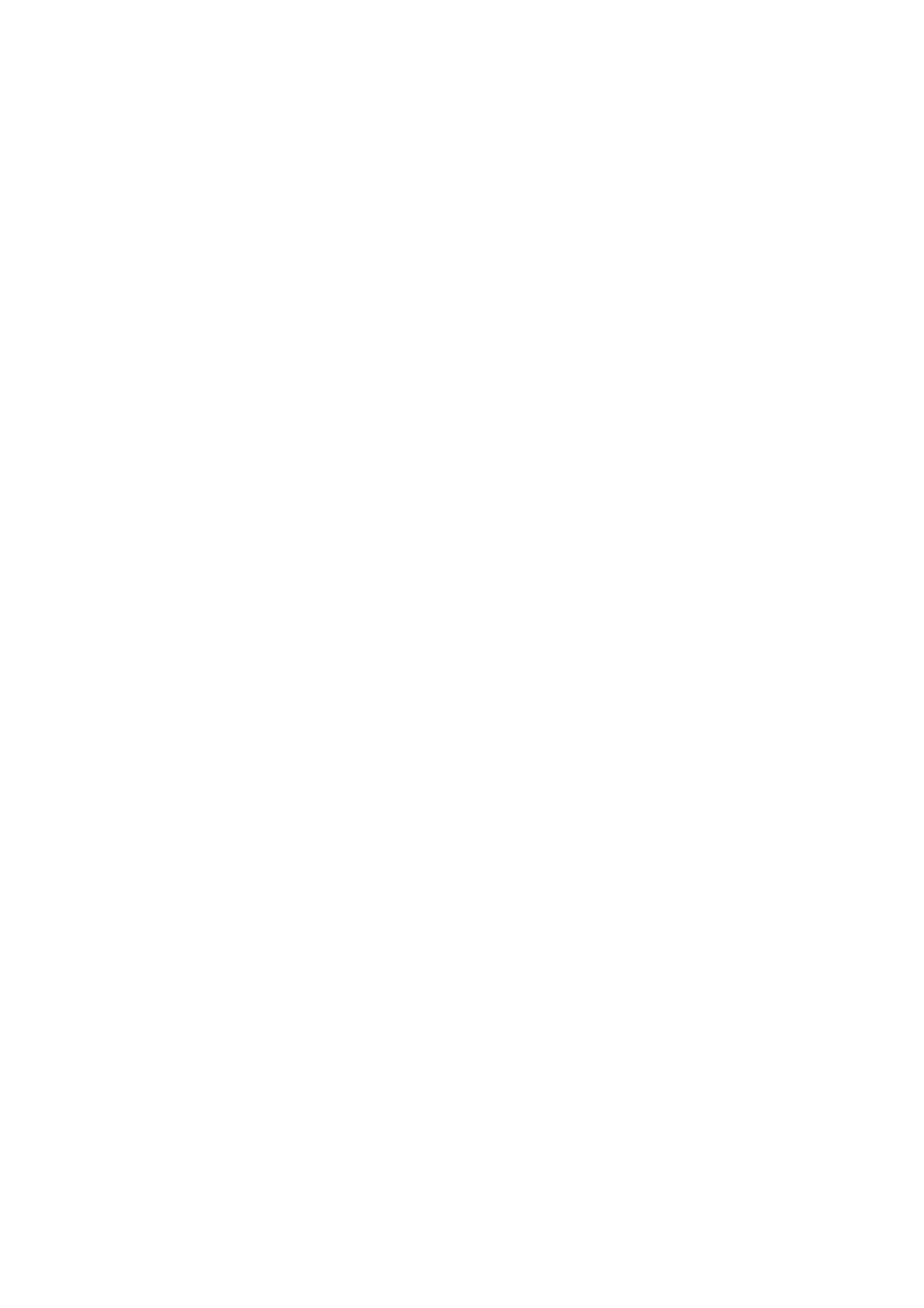**EUROPEAN UNIVERSITY INSTITUTE DEPARTMENT OF LAW**

*European Solidarity and Labour Law: Some Thoughts Stemming from the Question of Restructuring in Europe* 

**MARIE-ANGE MOREAU**

EUI Working Paper LAW No. 2007/33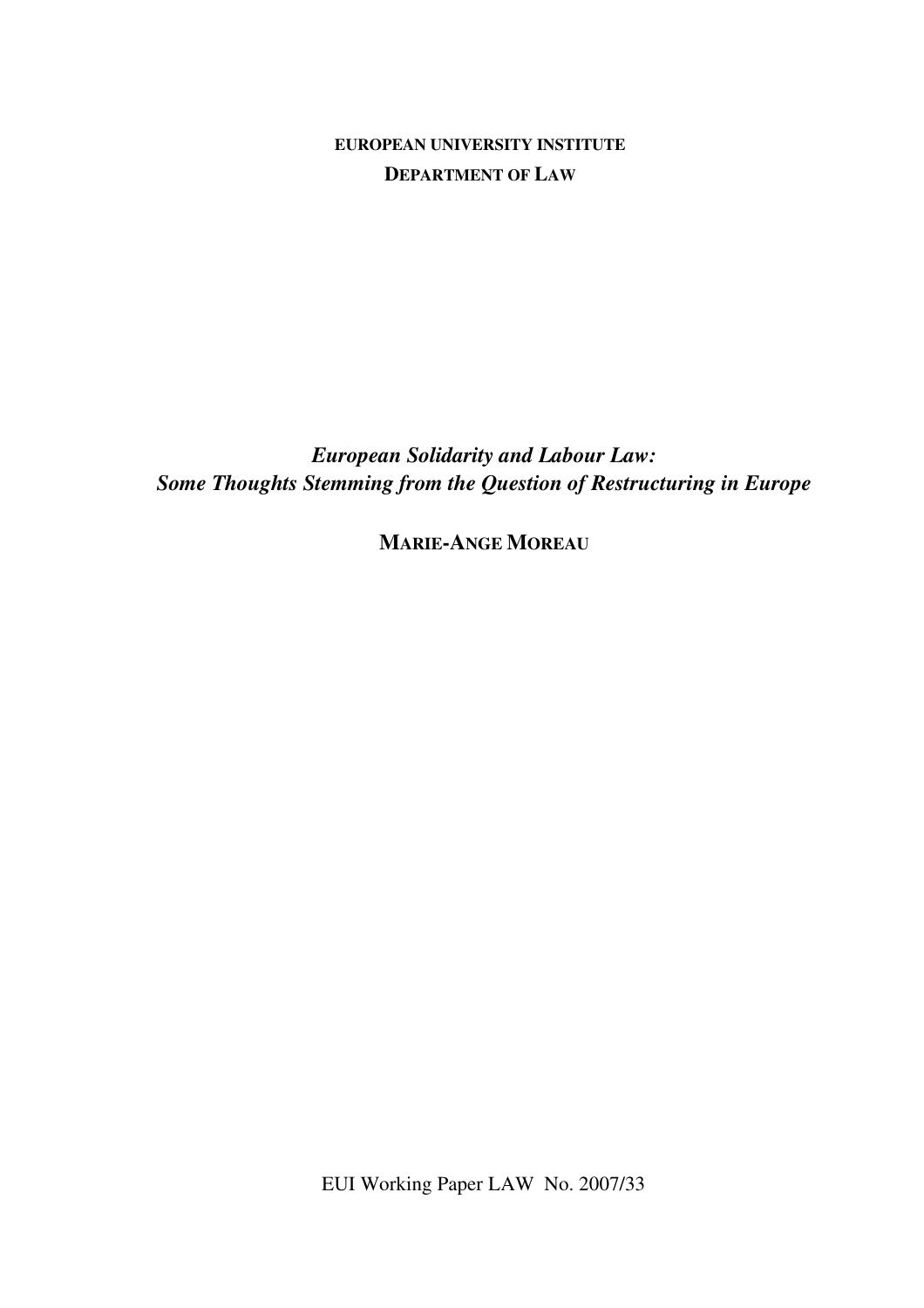This text may be downloaded for personal research purposes only. Any additional reproduction for other purposes, whether in hard copy or electronically, requires the consent of the author(s), editor(s). If cited or quoted, reference should be made to the full name of the author(s), editor(s), the title, the working paper or other series, the year, and the publisher.

The author(s)/editor(s) should inform the Law Department of the EUI if the paper is to be published elsewhere, and should also assume responsibility for any consequent obligation(s).

ISSN 1725-6739

© 2007 Marie-Ange Moreau

Printed in Italy European University Institute Badia Fiesolana I – 50014 San Domenico di Fiesole (FI) Italy

> http://www.eui.eu/ http://cadmus.eui.eu/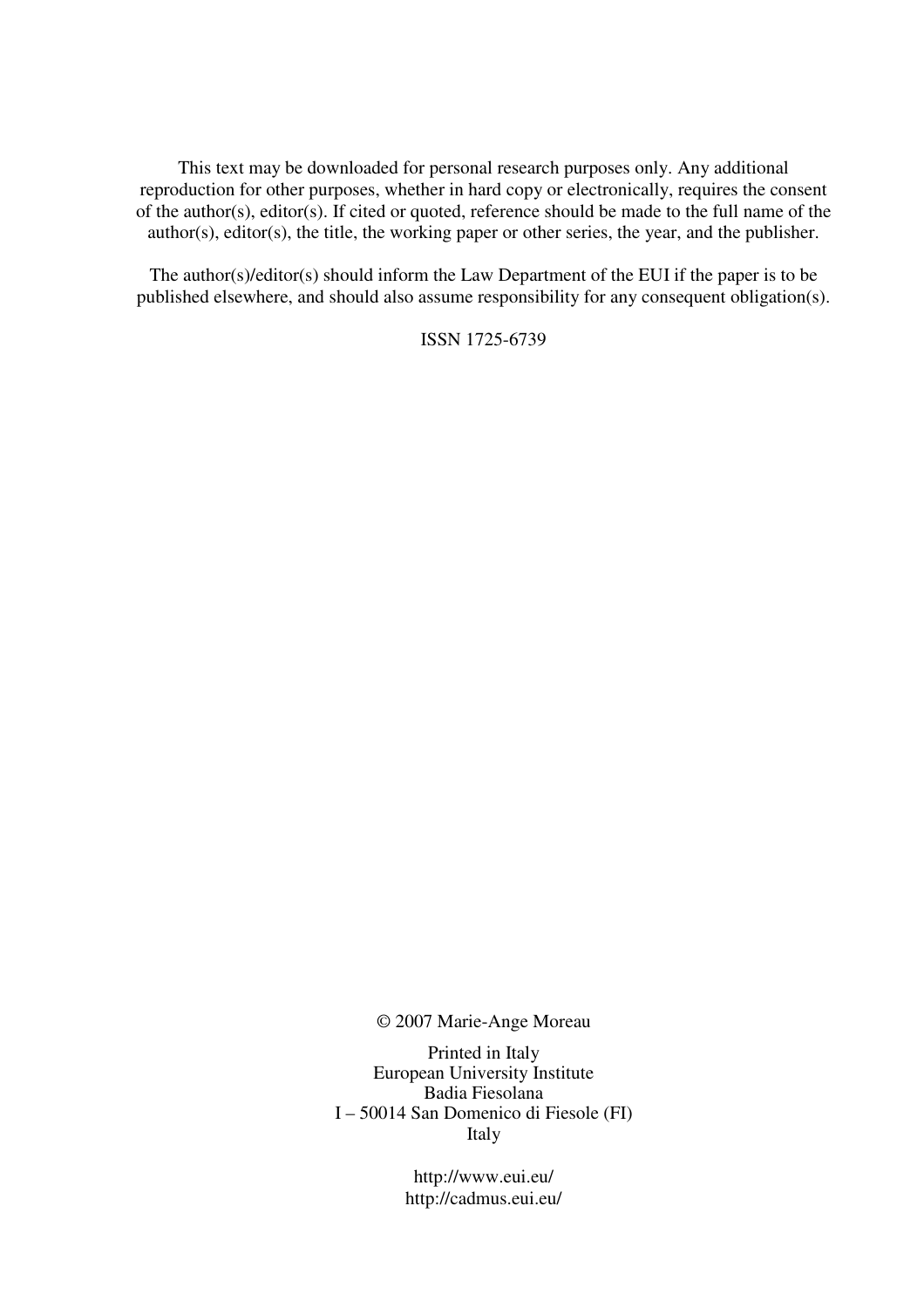## **Abstract**

This paper explores the EU solidarity place inside the labour relations. The first part scrutinizes the context in which in the EU solidarity can be developed: Solidarity between workers has national roots, no place at the Eu Institutional level, is limited inside the European Social dialogue. The second part explores the new roads opened facing restructurings: new forms of collective actions through EWC, initiatives of the EU Commission, Anti globalisation Fund. If new road are open, the situation is therefore limited for the European Solidarity

# **Keywords**

Solidarity – European Social Policy – European Work Council – Restructurings – Globalisation – European Social Fund – European social dialogue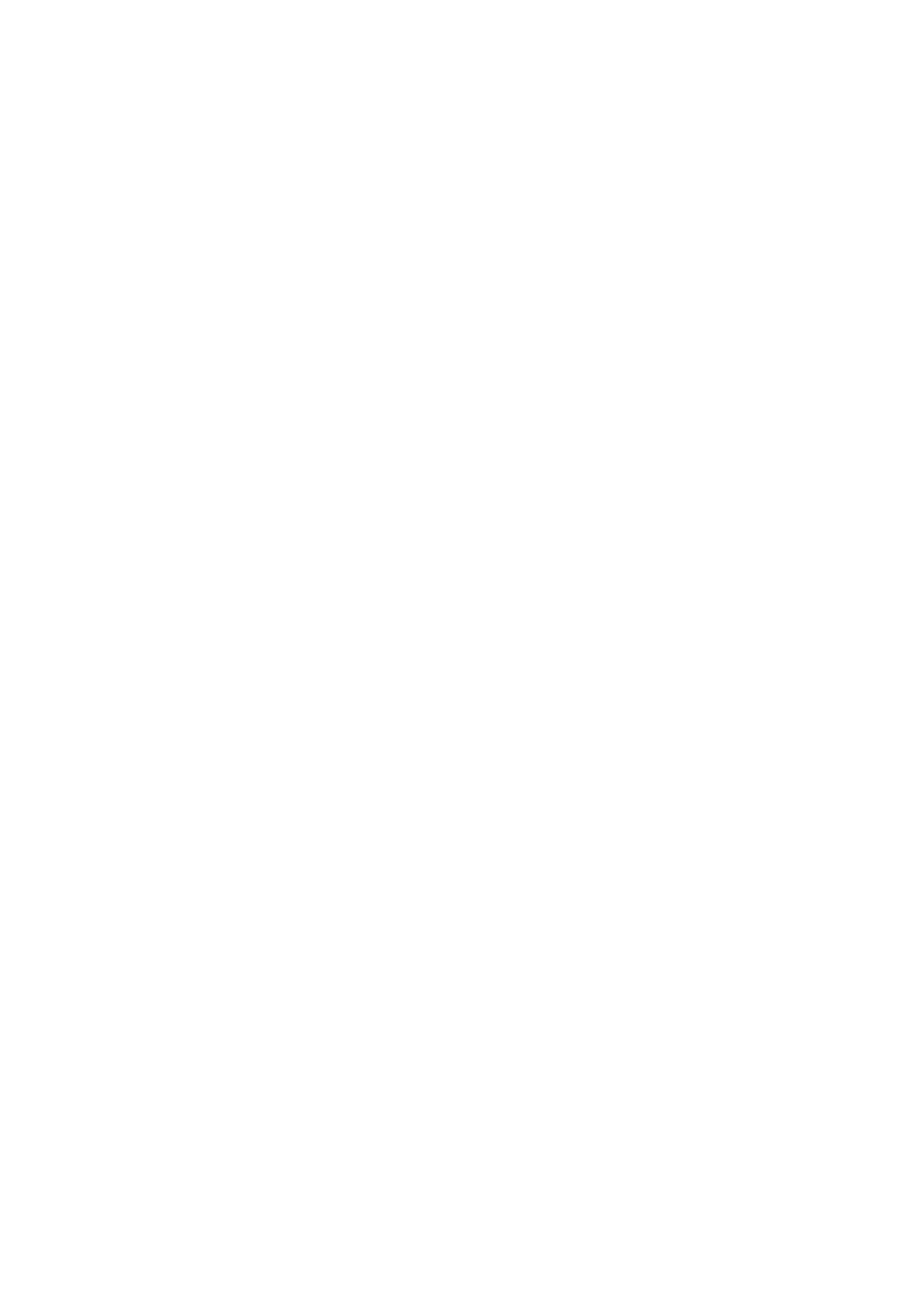# *European Solidarity and Labour Law: Some Thoughts Stemming from the Question of Restructuring in Europe***<sup>1</sup>**

Marie-Ange Moreau

Solidarity should be understood as the basic value which underpins systems of labour law and social security, making it possible to overcome the particular circumstances of individual workers and enterprises in order to construct institutional rights and spaces for action which give a collective response to social risks, and, in the labour law context, the risks inherent to the employment relationship.

This fundamental value was neglected during the second half of the twentieth century, due in part to the decline and fragmentation of collective identities and the crucial shift from collective to individual solutions in this field, an evolution which has been seen in the majority of European Union Member States.

At the same time, a very high level of diversity between EU member states persists in the social field; the impact of the notion of solidarity remains extremely difficult to assess, as indicators such as the rate of unionisation, the scale and breadth of strikes and collective action, and the number of workers covered by collective agreements are not by themselves revealing of the importance which the notion of solidarity has in labour law and industrial relations in any given system, as such factors are themselves heavily dependent on the structure of the mechanisms underpinning those same systems.

It would seem that the profound changes linked to the fragmentation of the workforce, the decline in organised labour, along with the growth of certain vulnerable groups within the labour market often poorly represented within unions, coupled with the impact of the evolving strategies of employers, increasingly global in nature, cast doubt on the capacity of organised labour to construct the links of solidarity within employment relations to face up to the profound developments in terms of the emergence of networked enterprises, structured according to models often termed post-Fordist or post-modern.

<sup>1</sup> This paper will be published in a book edited by Bo Strath and Paul Magnussion, European Solidarity, ed. Peter Lang 2007, forthcoming.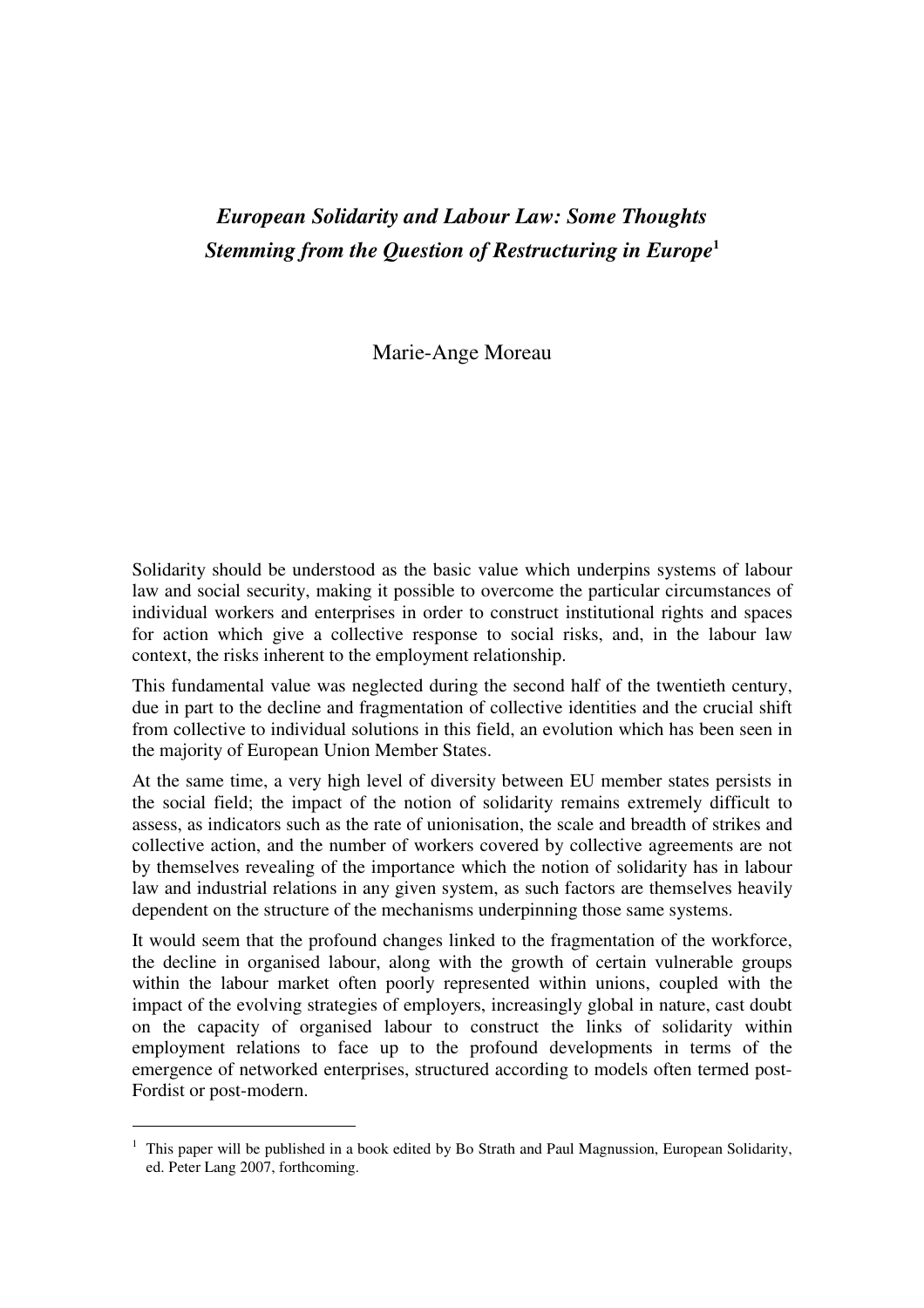This organisational revolution is accompanied by emerging *global* strategies, fostered by an inequality in terms of the availability and use of new technologies and modes of production and organisation in the context of a globalised economy, which allows employers to relocate or outsource parts of their activities anywhere in the world, while workers, for the most part, remain territorially immobile. Globalised multinational enterprises are able to act relatively autonomously on their burgeoning global field of play, given the situation of territorially anchored organised labour. Links of solidarity, which have always found their roots in a proximity caused by shared working conditions, are being diluted in the context of increased mobility and relocation. In thinking about solidarity at European level, it is essential to focus on the opposition between *local* and *global*. Not only is solidarity threatened locally, it is also very difficult construct at the transnational level.

In the context of the European Union, it is not difficult to demonstrate that efforts to construct a viable pan-European solidarity have so-far found little success (I), although seeking to develop, at European level, new modes of building such solidarity would help to address the difficulties created by the continuous process of corporate restructuring (II).

# **I. European Solidarity in the Context of Labour Relations**

Constructing solidarity at European level requires overcoming the territorial divisions which are inherent not only in labour law but also in employment relations.

The presence of numerous barriers helps to explain the laboured emergence of a European level solidarity: the national framework of solidarity in the area of domestic labour laws, the exclusion of competence at Community level, the problematic issue of European level collective action, as well as the weakness of the Social Dialogue process given the conflict of interests which exist regarding the distribution of jobs in the European Community.

# *1. The construction of solidarity in the national context*

The construction of solidarity can essentially be seen as the fruit of collective rights in labour relations, that is to say, the exercise of trade union freedoms, the right to collective bargaining, the right to strike, the right to take collective action and the right to worker participation. Although these rights are guaranteed in all Member States by widely ratified  $\overline{L}$ O Conventions, the European Social Charter<sup>2</sup>, and by certain provisions of the ECHR, these international instruments have not as yet led to the development of spaces to exercise collective rights other than at national level. They provide a guarantee for the survival and application of collective rights, and allow for,

 $2^{\circ}$  Adopted by the Council of Europe in 1961 and revised in 1996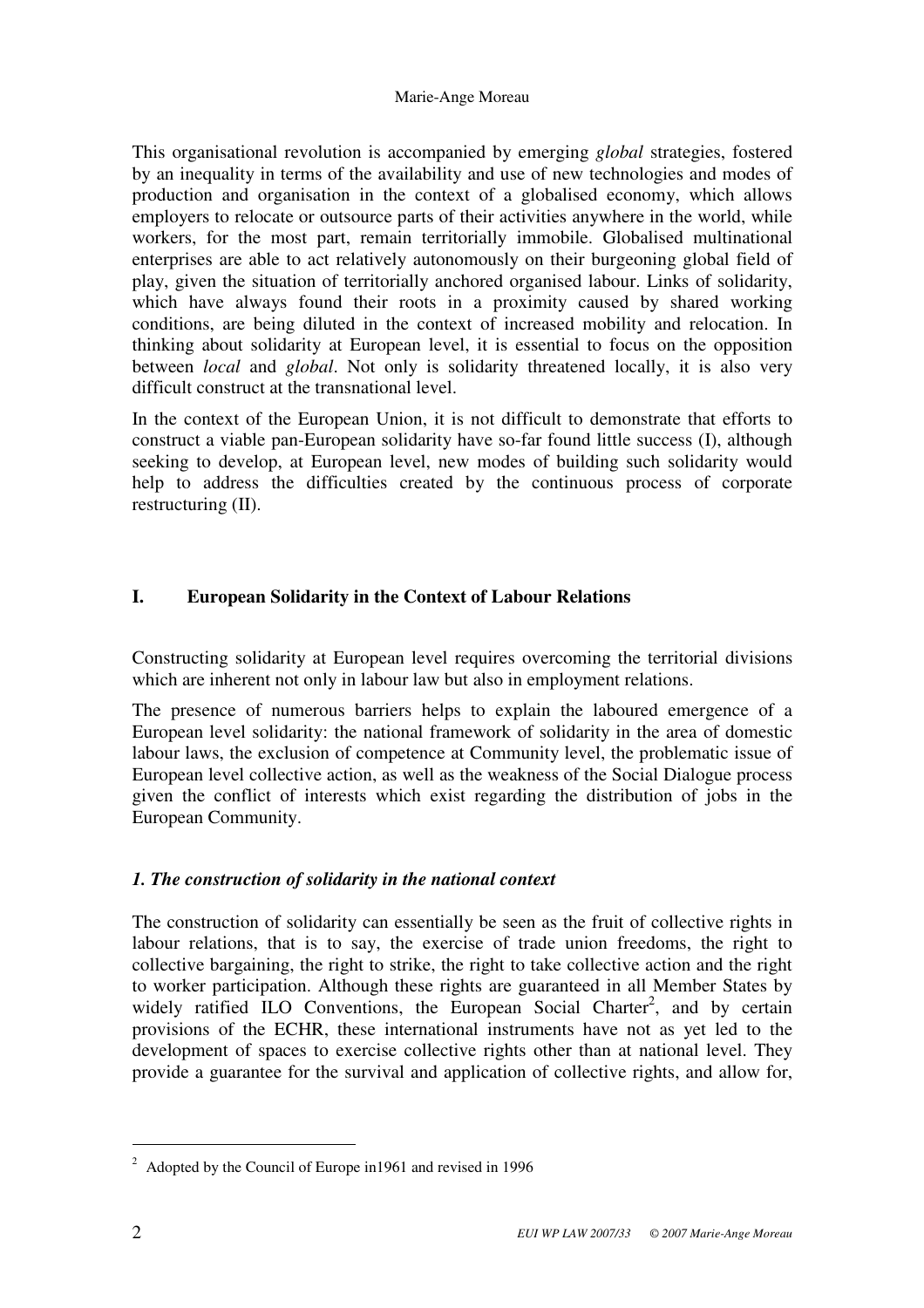in line with the *acquis commuautaire*, an evolution of the labour relations systems of the new Member States along the same lines.<sup>3</sup>

The national approach in terms of collective action and the organisation at national level of the labour market lead to the continued role of the national context as the chief framework within which solidarity operates.

If we turn our attention to the measures put in place regarding retraining and redeployment in the context of restructuring, it is apparent that this is an area which continues to occupy a central place within labour law; the duty to retrain and redeploy workers, which was recognised in France in 1992 as an implicit term of the contract of employment, could have been replicated in the legal systems of the Community in which similar principles, based on the Napoleonic Code, govern the law of contract (Belgium, for instance), which did not prove to be the case. The understanding of the modes of collective action prevalent in Sweden, made possible by trade union strength and the industrial relations system, is not shared in the neighbouring states, as the Vaxholm affair illustrates. The constitutional bases for collective rights are still governed by national mechanisms. Many more examples could be used to illustrate the point.

There have been many occasions on which this fragmentation of national legal systems has allowed employers to develop a strategy to decrease their social costs. One recalls the Hoover affair in 1993 which saw the relocation of a French factory to Scotland following the agreement by British trade unions to conditions which would have been unacceptable in France, including the investment of pension funds in the firm and a ban on striking due to a peace clause in the collective agreement, not to mention the differences in remuneration.

However, this national-level hegemony of solidarity within the field of employment should in the future be limited or at least softened: The Charter of Fundamental Rights, solemnly proclaimed in Nice in  $2000<sup>4</sup>$ , affords the Community a solid point of reference upon which it should be able to build common platform of rights. Insofar as the Charter establishes collective rights of workers in the name of solidarity, it should allow for the future development of a structure of fundamental rights in this area. Its potential is however still dependent on the fate of the Constitutional Treaty, in which it is included, and on the future direction jurisprudence of the Court of Justice. The Nice Charter constitutes a basis for action for trade unions in the context of firms which operate at Community level who engage in corporate restructuring., an issue which is already touched by the *acquis* in the guise of information and consultation rights (Art 27). In particular, by emphasising the right to collectively bargain and to take collective action (Art 28), protection against unfair dismissal (Art 30), and the right to fair and just working conditions (Art 31), the Charter affords to social actors a bedrock of fundamental rights and potential bases for collective action which should suffice to

<sup>&</sup>lt;sup>3</sup> For detailed analysis of the role of international norms and their interaction with the acquis, see the recently published MA Moreau, Normes sociales, droit du travail et mondialisation, Dalloz, 2006. p. 190-, p.233-.

<sup>4</sup> Carlier (JY) et DE SCHUTTER (O.), dir. *La Charte des droits fondamentaux de l'Union européenne*, Bruylant, Bruxelles, 2002; DE SCHUTTER (O.) b, «L'affirmation des droits sociaux dans la Charte des droits fondamentaux et le droit social», in LYON-CAEN (A.), LOKIEC (P.), *Droits fondamentaux et droit social*, Dalloz, Paris, 2004**,** p. 145-185.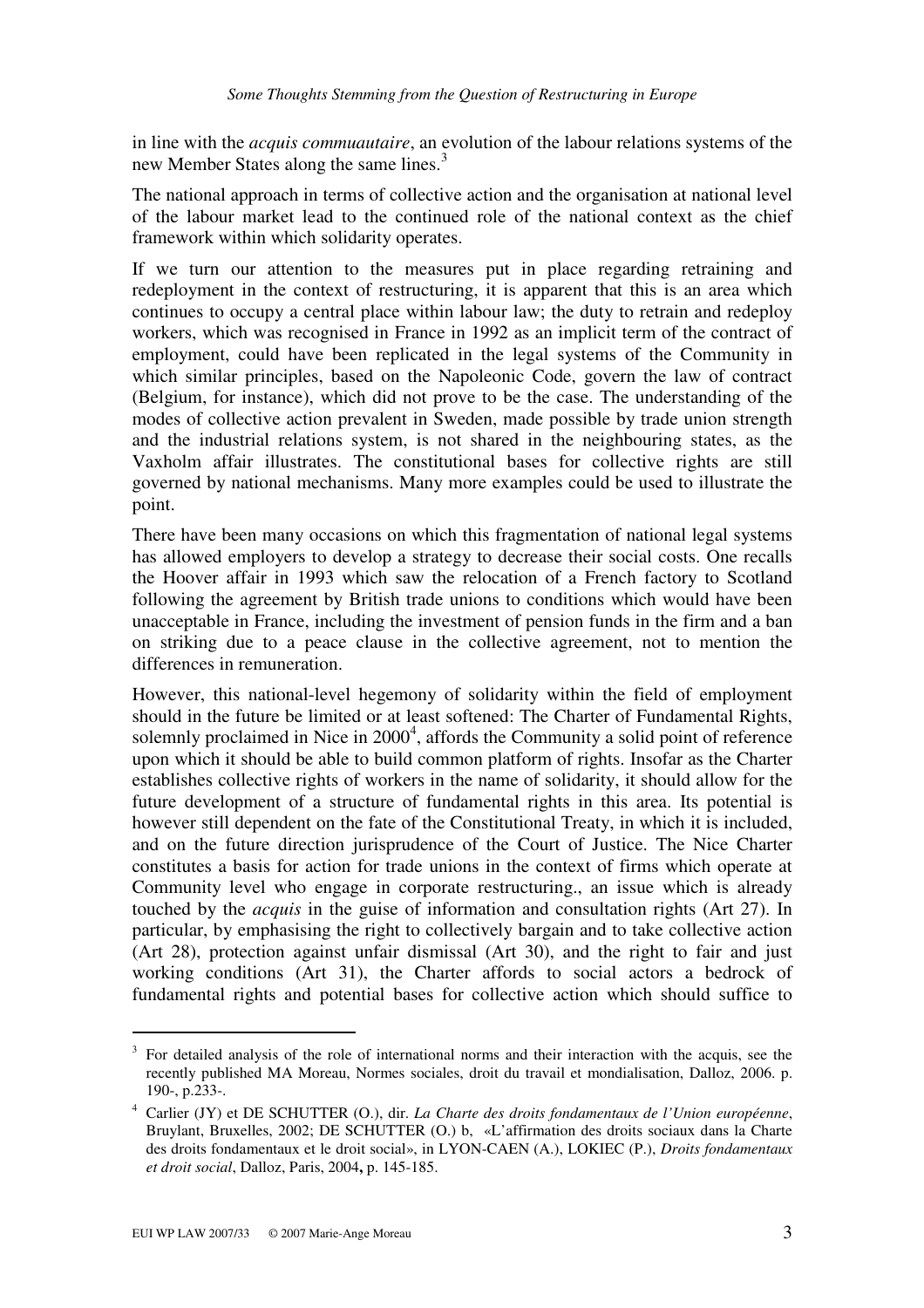justify the development of a common, concerted and simultaneous exercise of these rights; by limiting the room for divergence between respective Member States in this area through the recognition of fundamental collective rights in the Union, the Charter lessens the chance of a general lowering of standards in this area in the future.

However, it does not go as far as to engender or encourage large-scale developments in the direction of new forms of transnational solidarity.

# *2. The limited space for solidarity at European level*

The limited space which solidarity enjoys is the result of the express preference for normative competition within the European Union, and of the rejection of Community competence in elaborating common standards in the field of pay, the right of association and the right to strike. This exclusion of any competence (Art 137.6 of the EC Treaty) leads to the continued cohabitation of conflicting national rules, getting in the way of an effective concerted and coordinated exercise of these rights.

This is particularly marked in the case sympathy strikes at European level and boycott and lock-out actions, which are subject to different interpretations and control in different countries. The role of trade unions in any response to restructuring at European level is, from a legal point of view, still firmly at the national level.

As such, one observes a series of contradictions: On the one hand, the Community's competences have not altered the adoption of the Maastricht Protocol in 1992, although fundamental rights have, in the mean time, been the object of important developments in Europe, including the Nice Charter. On the other hand, the strategies of multinational enterprises operating on the European market take advantage of the opportunities afforded by the internal market and economic freedoms, while collective rights remain national in guise, and as such divergent, getting in the way of a level playing field at the European level.

Nonetheless, the ECJ's recognition in the Poucet-Pistre<sup>5</sup> and Albany<sup>6</sup> cases of solidarity's status as a value of the Union in order to resolve the emerging conflict between competition law and workers' social security schemes illustrates that solidarity should be seen as a European value. In effect, with these dicta, the Court accepted that social security structures and institutions created by collective agreements with trade unions should not be subject to the demands of competition law, due to their basis in worker solidarity, rather than market values. Through recourse to solidarity, the Court protected national institutions charged with guaranteeing fundamental rights such as the right to health, the right to social security and the right of elderly people to social protection<sup>7</sup>. To date, the Court has not used solidarity as a means of solving the emerging conflict between national models of worker protection based on solidarity and

<sup>&</sup>lt;sup>5</sup> ECJ, February 1993, C-159/91 Rec. I-637. case on the question of the implementation of the competition law to the social security schemes. The ECJ reserves the possibility to have a monopoly position for legal social security shemes based on solidarity as the French legal social security regime.

<sup>&</sup>lt;sup>6</sup> ECJ, February 1999, C-67/96, Rec.I-5751. The Albany case is also a case at the boarder line between competition law and social law. The ECJ has excluded the agreement based on collective bargaining from the field of competition law beause the collective agreements are based on solidarity.

<sup>7</sup> De Schutter, 2005, p. 177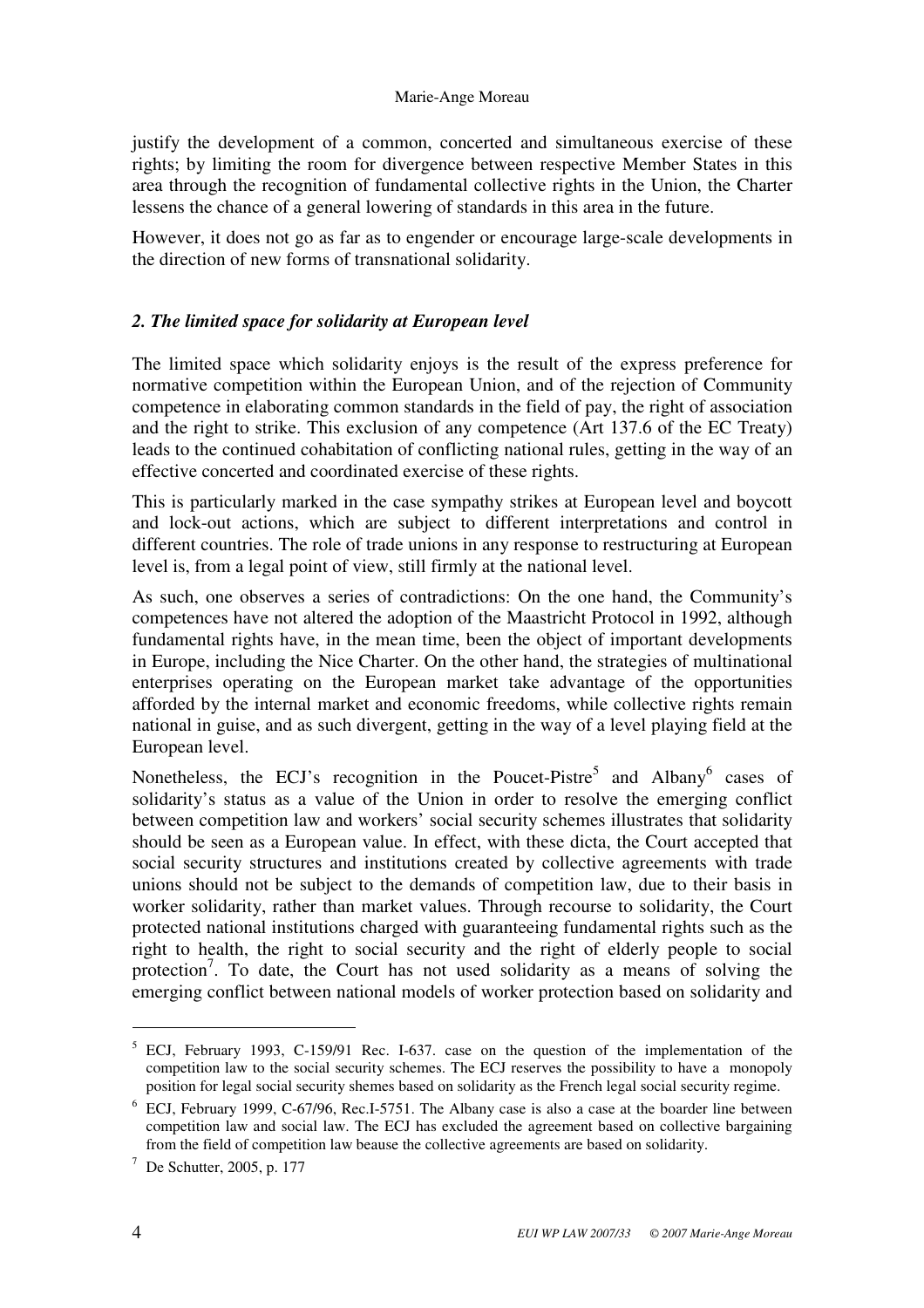the economic freedoms. It will however get the chance in the coming months $8$  to direct its dicta towards a reinforcement of fundamental rights, just as it has recently done in the Mangold case<sup>9</sup>, when it unexpectedly relied on the principle of equal treatment of workers to limit the level of precariousness of contracts offered to older workers ion Germany.

The growth of the internal market multiplies the common interests of workers, not only because the latter all find themselves subject to the same economic forces, due to the Union's economic and financial policies which reduce the margin for action of national governments and employers, but also because they find themselves subject to the same centralised decisions of groups which are based in various Member States, making European-scale collective action desirable.

#### *3. The emergence of European-scale Collective Action*

The emergence of collective action at the European level has been relatively recent: The episode of the closure of the Renault factory in Belgium in  $1997<sup>10</sup>$  was the first stage of the development of European level collective action. The Renault group being a flagship French firm, French trade unions 'naturally' mobilised in favour of the Belgian workers, and were able to extend this mobilisation to Spain. The collective action was articulated around an issue of common interest: the brutality of the closure of a 'model' factory, which seemed to put all Renault plants in the community in danger. From a legal perspective, the lack of information to the European Works Council, and the violation of Belgian provisions on information and consultation of workers, provided a justification for this European-scale mobilisation and for the successful legal actions brought by unions in France and Belgium. Subsequently, not only has the ETUC led European-scale mobilisations on occasions when jobs were at risk at the European level during political summits (for instance, Nice in 2000), it has also strongly supported sectoral unions which coordinate action during restructuring by firms of Communitywide dimensions<sup>11</sup>. In this respect, the European Metalworkers' Federation (EMF) has been particularly active. European-scale mobilisation assumes that the fate of workers can be taken into account by Community authorities: thus efforts are concentrated on mobilisation when employment is seriously threatened by a merger approval by the Commission, when industrial developments depend on a recapitalisation or heavy financial investment by public bodies (classed as state aid, and as such subject to approval by the Commission), and when pressure on public bodies resulting from media coverage has the effect of limiting any violation of workers' rights and directing attention to alternatives to restructuring. As such, a remarkable level of mobilisation

<sup>&</sup>lt;sup>8</sup> In the context of the Vaxholm case

 $9$  ECJ, 22 November 2005, aff C-144-04, Europe 2005, n°18, obs. L. Idot. the ECJ has judged that the German law creating fixed term contract for seniors was not respecting the anti discrimination directive because the employment contract created a discrimination based on age. the ECJ has told that the principle fo anti discrimination based on the age was a general principle of EU law.

 $10$  DIDRY (C.), « European Rested through its Products: the Renault-Vilvoorde Affair and its Implication for Industrial and Employment Policies », dans *Europe and the Politics of Capabilities*, dir. SALAIS (R.) et VILLENEUVE (R.), Cambridge, University Press, 2005, p. 21-37

MOREAU (M.-A.), « A propos de l'affaire Renault », *Droit social,* mai 1997, n°5, p. 493-509.

<sup>11</sup> MOREAU (M.-A.), Restructurations et comité d'entreprise européen », *Droit social*, 2006, p.308-318.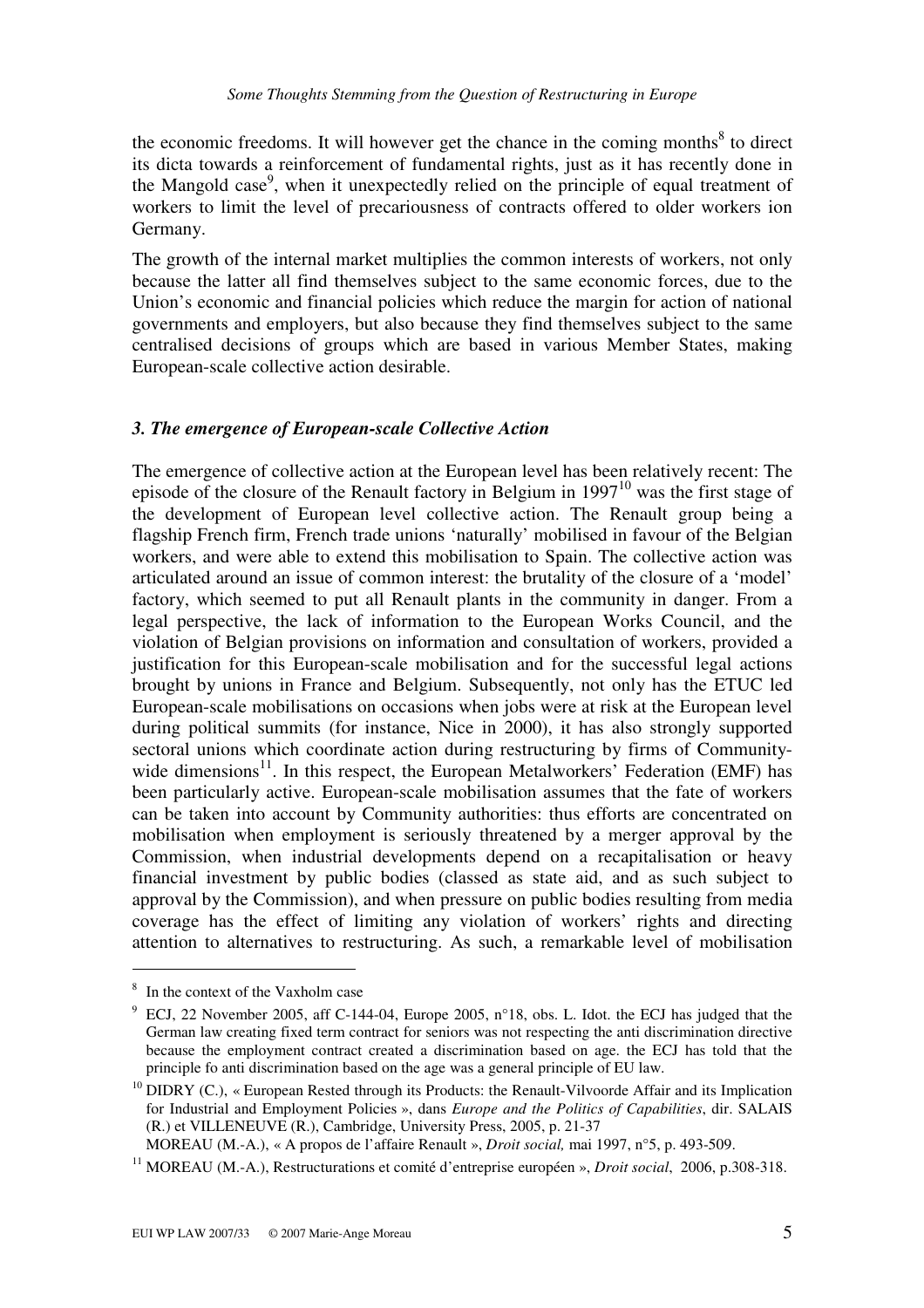was achieved in the Alstom affair<sup>12</sup>. Chronological analysis of the action by the actors demonstrates that the European Works Council played a key role during the Arcelor merger. In contrast, in the episode involving Marks and Spencer, the crucial factor was the level of media condemnation. It would seem that several factors contribute to European-scale mobilisations: a transnational common interest in the face of threats to jobs in several countries, media support, the right or duty of state or community authorities to intervene, the coordination of workers by a transnational actor, such as a European trade union, a European Works Council or transnational coordination between unions $^{13}$ .

These European-scale forms of mobilisation exemplify an escape from exclusively national collective action, are still currently an exception, as trade unions are territorially 'anchored' and embody a particular national culture, and because in the field of jobs, competition between locations and countries, both in situations of recession and of boom, functions as an obstacle to potential dynamics of solidarity.

# *4. The weakness of the European Social Dialogue*

The European Social Dialogue is, at the institutional level, the space in which solidarity has been created on a European scale; its continued development since 1992 illustrates its vivacity. Not only has the number of interprofessional agreements increased steadily, one has also witnessed the gradual development of sectoral agreements, possibly thanks to a slow coming together of the actors at sectoral level<sup>14</sup>. Furthermore, the social partners are developing a so-called 'voluntary' form of negotiation, which operate outside the dialogue taking place as a result of Commission proposals, and which have yielded answers in issues such as stress at work. With this expansion in the volume of agreements, their limited and weak nature is underlined, with a large part of the agreements being merely guidelines for national social partners, without even being framework agreements to be transposed at the national level<sup>15</sup>.

The weakness of the social dialogue clearly emerges when one examines the areas where solidarity between workers is necessary for a normative effect to emerge from the social dialogue. If social dialogue is an extension of a general Directive, as was the case with the elaboration of the rules on working time, pressure from the Commission can cast a positive *shadow* over negotiations between the social partners in the sector concerned, according to the idea that *a good agreement is better than a bad Directive*. However, in the absence of the threat of binding normative regulation, the European social partners are unable to engage in negotiations on subject matters of a highly

<sup>12</sup> Jobert (A.) dir, *Les nouveaux cadres du dialogue social: l'espace européen et les territoires*, Rapport pour le Commissariat général au plan, IDHE, Université Paris X Nanterre, p. 220-.

<sup>13</sup> Jobert, op. cit. p. 245, Moreau 2005, p. 310

 $14$  On this evolution, see DIDRY (C.), MIAS (A.) Le moment Delors, PIE Peter Lang, 2005, FAULKNER (G.), "The Interprofessionnal Social Dialogue at European Level, Past and Future", KELLER (B.), PLATZER (H.W.) (dir.), Industrial relations and European Integration, Trans- and Supranational Developments and Prospects, Ashgate, 2005, p. 10-29, MARGINSON (P.), SISSON (K.), European integration and industrial Relations, Palgrave, 2004, p. 143 et s.; Moreau MA, op. cit, p. 326-.

<sup>&</sup>lt;sup>15</sup> For a list of agreements signed and the Commission's proposed typology, see COM(2004) 557 final, 12 August 2004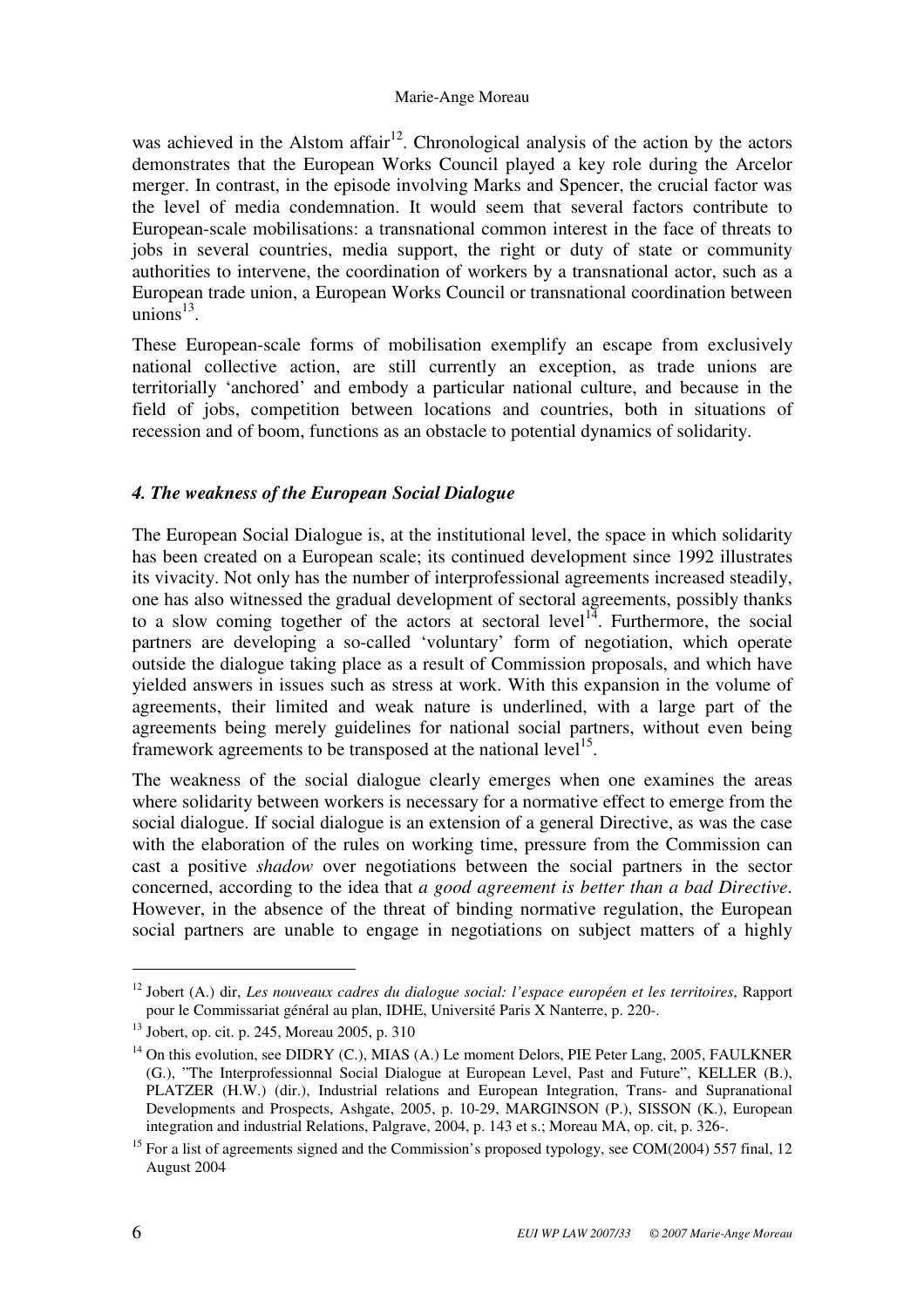political nature. Consensus only finds room to emerge in fields which are exclusively professional in nature, which do not cause employers to substantially rethink their economic strategies on the European market.

At the present time, the social dialogue has 'broken down'<sup>16</sup>; the issue of restructuring serves to illustrate the difficulties which the social dialogue has in operating in complex, sensitive areas which have strongly felt social consequences. In 2003, negotiations did yield a declaration of common objectives, which underlined the importance of the Directives adopted in the fields of redundancy and transfer of undertakings as a basis of workers' rights, and listed 'good practices' put in place by European-scale enterprises. This document was not ratified by the general assembly of the ETUC as the agreement not did generate any new guaranties for workers in Europe affected by restructuring.

In its Communication of 31 March  $2005<sup>17</sup>$ , the Commission called for the opening of a second phase of negotiation, which was unreservedly rejected by UNICE. What is at stake for the respective Member States is very divergent in terms of how change should be managed<sup>18</sup>, and is also very much linked to market liberalisation; the current state of affairs shows certain countries being 'winners', gaining jobs, and other losing theirs, which is not conducive to developing an innovative social policy for 25 members.

Opposition, of both a political and an economic order, has grown in Europe since enlargement, rendering the transition phase even more difficult than any institutional change had already been made through the stalling of the process of adoption of the Constitutional Treaty.

This negative state of affairs regarding solidarity in Europe in the context of industrial relations demonstrates the need to move to transnational labour relations.<sup>19</sup> These are emerging and may lend themselves to recommend new approaches to adjustment.

# **II. Towards new approaches in responding to the issues caused by restructuring in Europe?**

The statistical analysis currently being carried out by the observatory set up in Dublin<sup>20</sup> clearly demonstrates how firms are relocating within the European market: Mobility towards the accession countries is particularly marked in the industrial production sector (cars) and in the advanced technologies sector, and this movement is only directed to regions which have been targeted due to the phenomenon of polarisation, which leads to concentrate the economic activities on some territories/clusters/ regions (for instance, only two regions in Poland are affected by the expansion of activities).

<sup>16</sup> DEGRYSE (C.), POCHET (Ph.) (dir.), *Bilan social de l'Union européenne en 2003*, Observatoire social européen, 2004, et *Bilan social de l'Union européenne en 2005*, OSE, 2006

<sup>&</sup>lt;sup>17</sup> "Restructuring and employment – anticipating and accompanying restructuring in order to develop employment: the role of the European Union"

<sup>18</sup> F. V «La dimension européenne des restructurations» *Droit social* 2005, p. 260-273

<sup>19</sup> A theory developed in *Normes sociales, droit du travail et mondialisation*, cit.

<sup>20</sup> EMCC, www.emcc.eurofound.eu.int/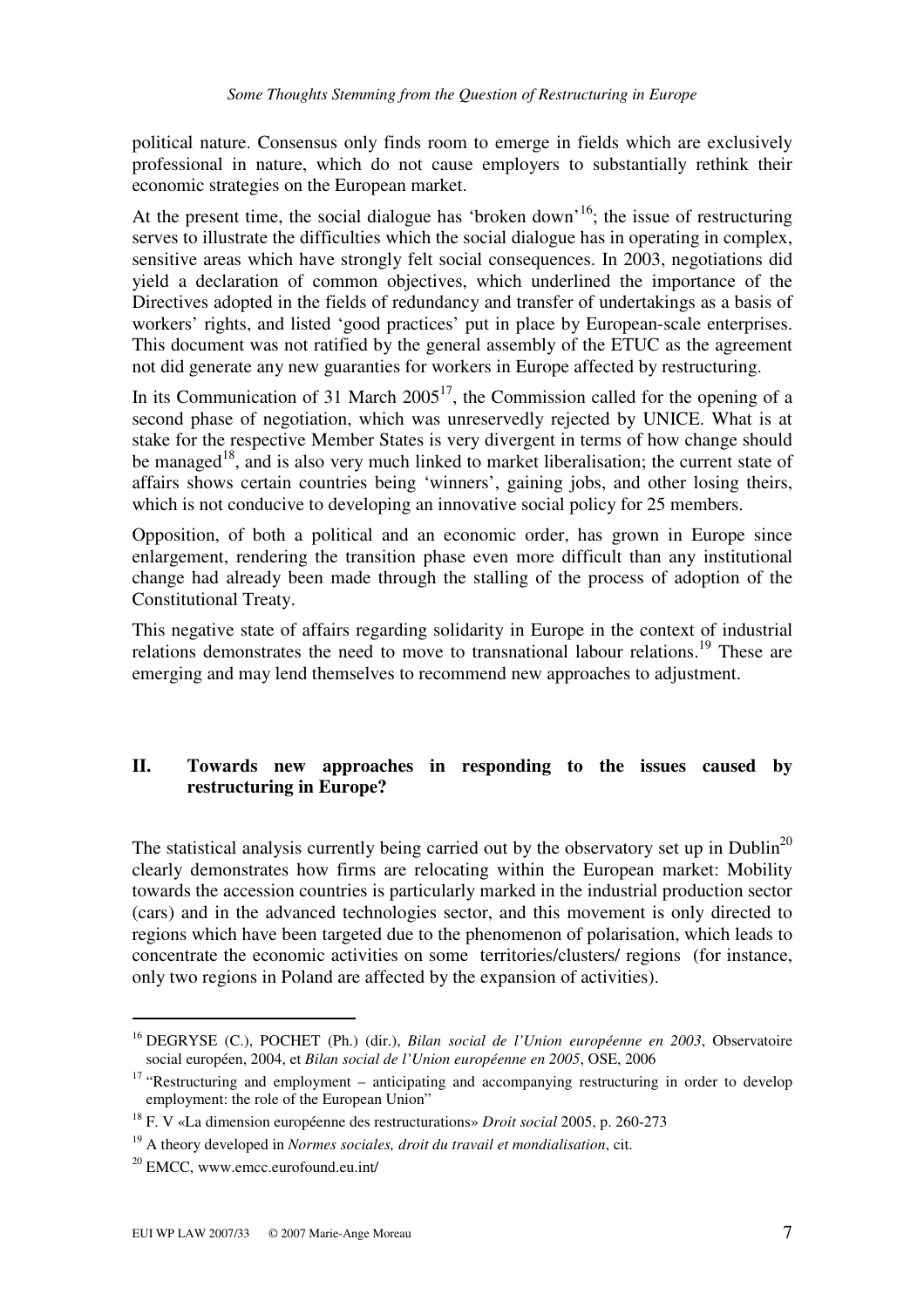As such, within the European Union, there are countries which are expanding and others which are in a phase of 'redeployment', in which restructuring is leading to large reductions in manpower, and, sometimes, to the creation of new activities<sup>21</sup>. The latter very often require highly skilled labour, which is not therefore necessarily 'transferable'. Debates between economists regarding the impact of the new distribution of activities and analysis of what accelerates this process remain of crucial importance $22$ .

On a legal level, such changes are authorised by the economic freedoms guaranteed by the ECJ in the name of the functioning of the internal market<sup>23</sup>. The Court settles conflicts between non-market values and economic freedoms through the use of the proportionality principle.

Competition for jobs is, as such, an issue of economic policy for governments seeking to attract investment to their countries, but also of social policy in terms of keeping jobs. It is also an issue of central importance for trade union organisations and similar actors which must adapt to the changing situation sparked by the globalisation of the economy<sup>24</sup> in its various guises: seeking to keep local jobs is a priority. German trade unions, in particular in the car industry, have had to negotiate guarantees of the maintaining of job levels due to their inability of being able to oppose the setting up of new plants in Eastern Europe.<sup>25</sup>. In the most recent period we have seen also the use of participation powers by German representatives et the board used to close a plant in Belgium (Volswagen), showing the lack of anay solidarity in the group. Other examples as for EADS shows the impossibility of creation any links between the different entities of the group when national considerations are mixed with restructurings and lay-offs $^{26}$ .

For want of an orchestrated coordination in the context of sectoral restructuring at the European level, several new approaches are emerging, regarding both courses of action and from an institutional point of view.

#### *1. New forms of coordination between actors*

A new form of mobilisation of actors within European-scale firms has been advocated by the EMF since June  $2005^{27}$ : The EMF proposes, with the help of European Works Councils, to coordinate the different stages of restructuring which take place in different countries. Recent restructuring, such as that at ST Microeletronics or Pechiney-Alcan

 $21$  F. Vasquez, loc.cit. p. 260

<sup>22</sup> See discussion in the Lorenzi/Fontagne Report, LORENZI (J.H.), FONTAGNE (L.), *Désindustrialisation, Délocalisation, Rapport du Conseil d'analyse économique*, Paris, 2004 et les opinions développées dans FAYOLLE (J.) (dir.), *Restructurations, nouveaux enjeux*, revue de l'IRES, 2005/1, n° 47

<sup>&</sup>lt;sup>23</sup> See the jurisprudence of the Court regarding the freedom of establishment and the freedom to provide services (Daily Mail, Uberseering, Inspire Art. See Bruno Mestre, June Paper 2006, IUE, unpublished.

<sup>24</sup> BLAS-LOPEZ (E.), «Le cadre d'action des partenaires sociaux européens: panorama, mutations et enjeux à l'heure de la mondialisation», *Droit social* 2006, p.540

 $^{25}$  International Congress of the International Law Association, 5-8 septembre 2006, general Report by Lance COMPA, Libéralisation du commerce et droit du travail, forthcoming

<sup>26</sup> JJ. Paris, loc. cit. *Droit social* 2007, p. 2026

<sup>27</sup> www.afdt.fr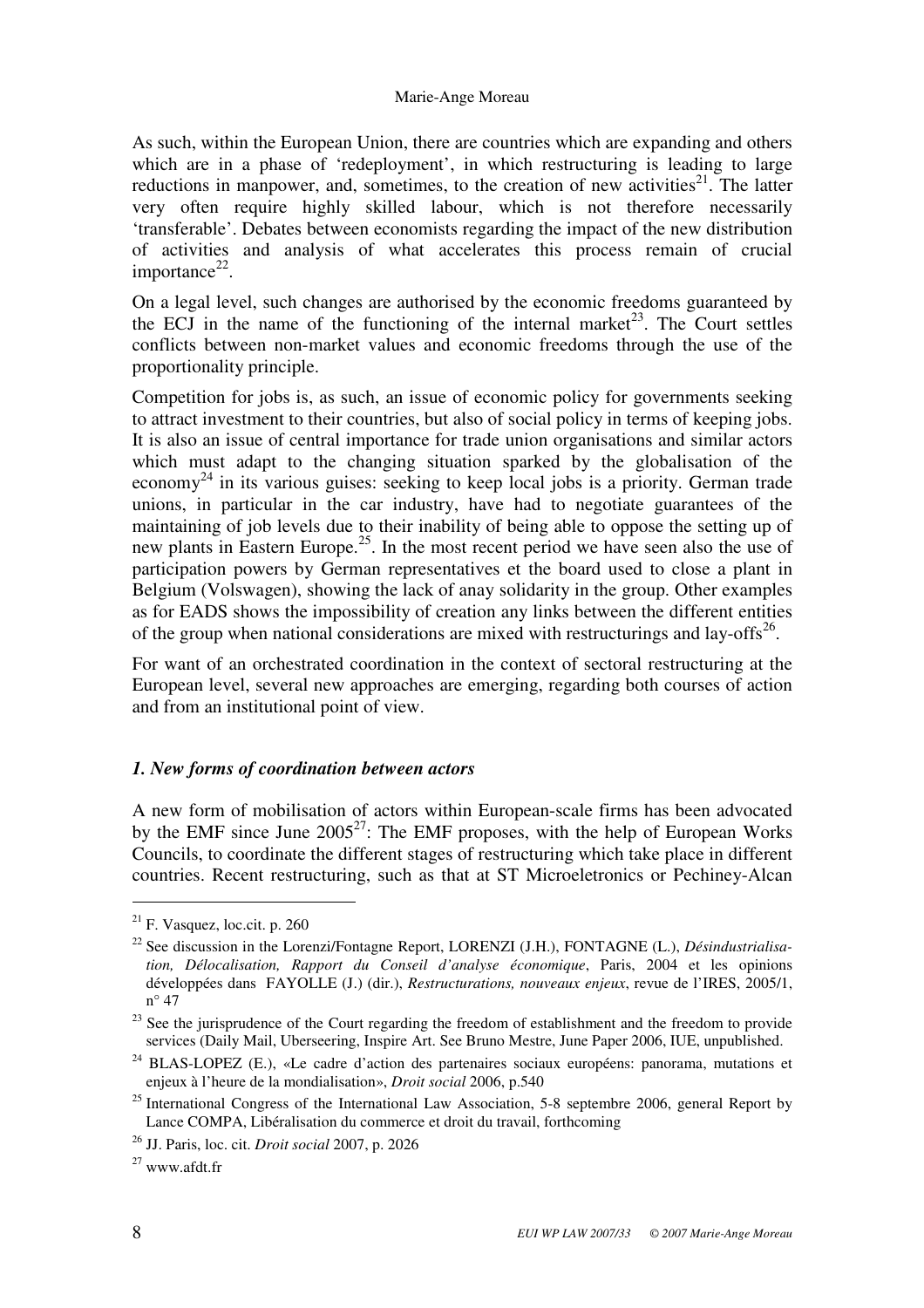demonstrate that the stages of restructuring in Europe are orchestrated by the firms management in stages, playing on workers' rights in the laws of the country of the *restructured* location and the ability for workers to mobilise at local and European level. The European Works Council is usually, in a situation of crisis, marginalised in the face of national level organisations, and may also have great difficulties in communicating information, and  $\tilde{a}$  *fortiori* coordinating European level strategies<sup>28</sup>.

The setting up of a trade union platform and a strategy for action in the context of European-scale firms under the aegis of the EMF should in the future allow light to be cast on strategies of division used by employers, and the sharing of union strategies deployed in the first countries to experience restructuring<sup>29</sup>, as well as joint mobilisation along common lines. What is relevant in the European coordination of workers' responses is both to establish a concentration of power to allow credible alternatives to emerge in the context of international management of the firm to reductions of the workforce, as well as the ensuring the possibility of negotiating, when this is permitted in the framework of industrial relations, measures to deal with the effects of restructuring: the differences between respective Member State laws remain marked, although a floor of information and consultation rights has emerged thanks to the Directives on redundancy, transfer of undertakings and the setting up of European Works Councils. In particular, negotiation *with a view to reaching an agreement* regarding the measures to be adopted during restructuring gives rise to divergent multifarious practices, since they are informed by each respective country's culture.<sup>30</sup>

The move to a transnational mode of action demands above all the effective obtaining of information, capable of creating a basis for links of solidarity<sup>31</sup>. Solidarity can in this way adopt a new guise through the sharing of expertise which could be useful to the European-scale firm, making possible the development of alternatives at the local level, while still taking into account the transnational, and even global, dimensions of the firm.

This strategy of sharing by the intermediary of the European trade union, with this role taken on by the European Works Council in transnational firms, should lead to supplying trade union organisations with the necessary means not only to deal with the reorganisation of firms and their activities within the European market, but also outside of it.

The researches shows in the field of EWC's action that some favourable conditions are necessary to give to the EWC concrete possibility of action: acceptation from national representative to use the transnational body, agreement of the management to approach

<sup>&</sup>lt;sup>28</sup> On the obstacles, see MA Moreau et JJ Paris, Case studies AGIRE and the role of the EWC IUE, WP 2007, forthcoming.

 $29$  For instance regarding the negotiation of agreements on methods of redeployment, not common in the UK or in Spain, or proposals to revitalise the labour pool in border regions (not known in Belgium, for instance)

<sup>30</sup> SACHS-DURAND (C.) (dir.), La place des salariés dans les restructurations en Europe communautaire, P.U. Strasbourg, Strasbourg, 2004

<sup>31</sup> JOBERT, op.cit., MOREAU 2005, loc.cit., JJ. Paris, «Les organisations collectives de travailleurs face aux stratégies des multinationales», *Droit social* 2007, p. 1026-1043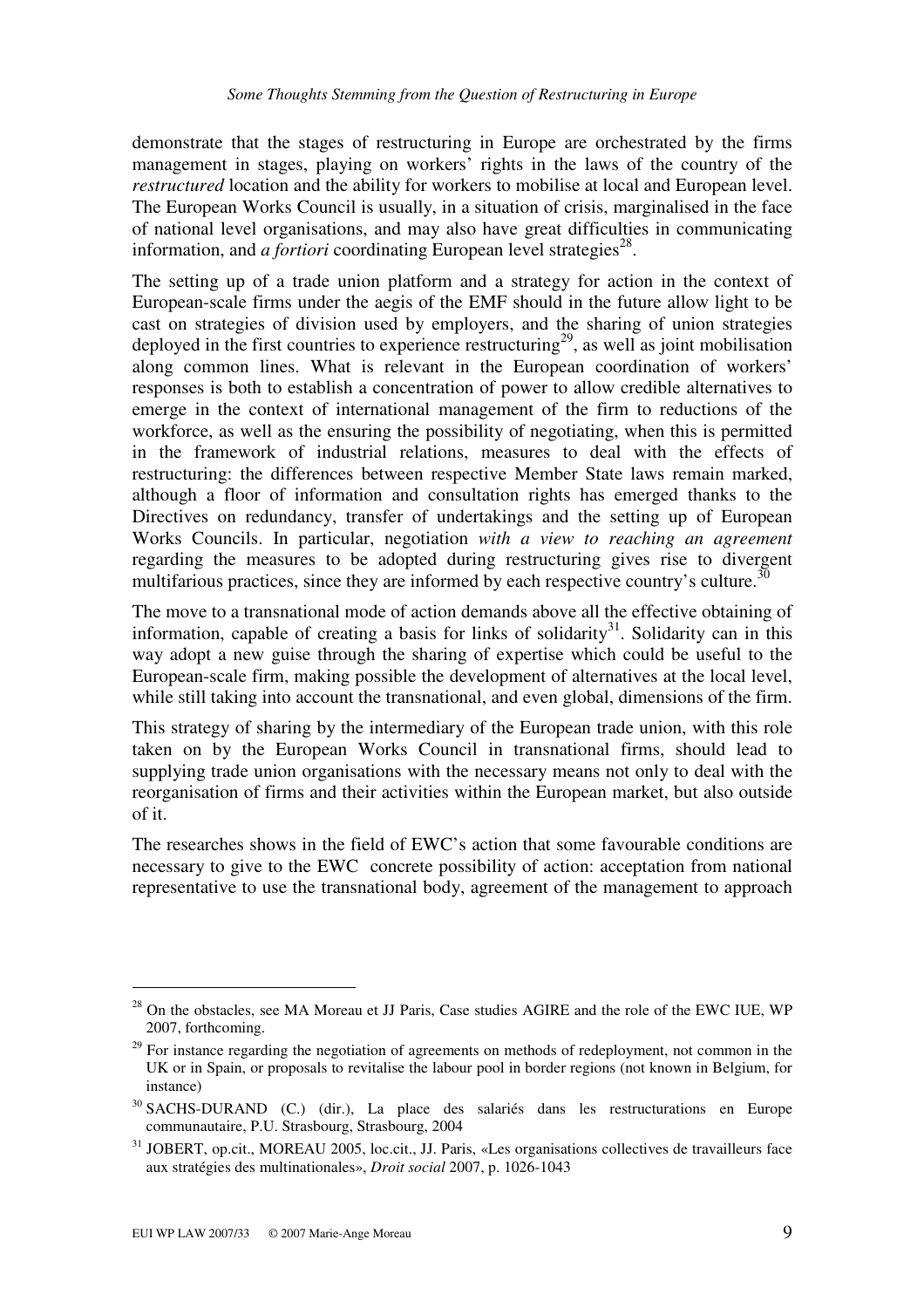the  $EWC^{32}$ , transnational culture within the firm, favourable agreement given tools, competencies and funds to the  $EWC^{33}$ 

The policies of specialisation and externalisation of multinational firms are carried out on a global scale<sup>34</sup> and therefore require the forms and modes of solidarity put in place by trade union organisations to establish coordination within the network with the goal of limiting the negative effects on European jobs of firms setting up in India or China while not aiming at penetrating non-European markets. Action in the guise of international coordination can, in this way, lead to boycotts and media campaigns, and the possibility of campaigns targeted at shareholders and collective action related to product quality, bringing the company image under scrutiny<sup>35</sup>. These 'new' forms of collective action which rely on public scrutiny of a firm's image have thus far been more heavily explored and developed by American trade unions and international organisations than by European unions.<sup>36</sup>

Furthermore, restructuring by firms such as Alstom or Arcelor, which have very complex company structures, demonstrates that transnational forms of action are not only paramount in the face of transnational company policies but is also made possible by the transnational structure of the actors in Europe (a European trade union federation and European Works Councils). However, these actors often lack power due to cultural and legal factors<sup>37</sup>. Their actions are not always seen as complimentary to domestic actors, but rather as rivalling the latter, given the lack of a foundation constructed on a broader-scale conception of solidarity.

 $32$  see the very detailed analysis by Thomas Fetzer, and in Normes sociales, droit du travail et mondialisation, op. cit. p.

 $33$  see Thomas FETZER, see also for a deep analysis of EWC experiences, Elodie Bethoux, Entreprises multinationales et représentation des salariés en Europe. L'expérience ds comités d'entreprise européens, Thèse Nanterre, december 2006

<sup>&</sup>lt;sup>34</sup> Adalberto PERULLI et Rafaële DE LUCA DE TAMAJO, decentralisation productive et droit du travail, General report, World Congress, September 2006, Paris, International association of Labour Law, forthcoming, www. Afdt.fr

<sup>&</sup>lt;sup>35</sup> DAUGAREILH (I.), «La responsabilité sociale des entreprises transnationales et les droits fondamentaux de l'homme au travail: un contre-exemple des accords internationaux», in *Mondialisation, travail et droits fondamentaux,* Bruylant et LGDJ, Bruxelles et Paris, 2005, p. 349-384. DENIS(J.M), « Les mobilisations collectives européennes: de l'impuissance à la nécessité d'alliance », *Droit social* 2006, p.671, Moreau MA, op. cit. p.392-.

<sup>36</sup> See the impressive analysis in ELLIOTT (K.A.), FREEMAN (R.B.), *Can Labor Standards improve under globalisation?*, Institute for International Economics, Washington D.C., 2003

 $37$  There is a large diversity from one EWC to another, in terms of competences and means available, due to their setting up through agreement. Since 1997 these agreements have become increasingly detailed but a diversity remains. For developments in the area of the EWC, see MARGINSON et SISSON, op. cit, KELLER et PLATZER, op. cit., MOREAU, op.cit; p. 341 et s.; see also, WADDINGTON (J.) «European Works Councils: what is the current state of play?» *Transfer*, 2003, vol.2, p. 322-339. TELJOHANN (V.), «The European Works Councils – a role beyond the EC Directive?», *Transfer*, 2005, vol.1, p. 81-96.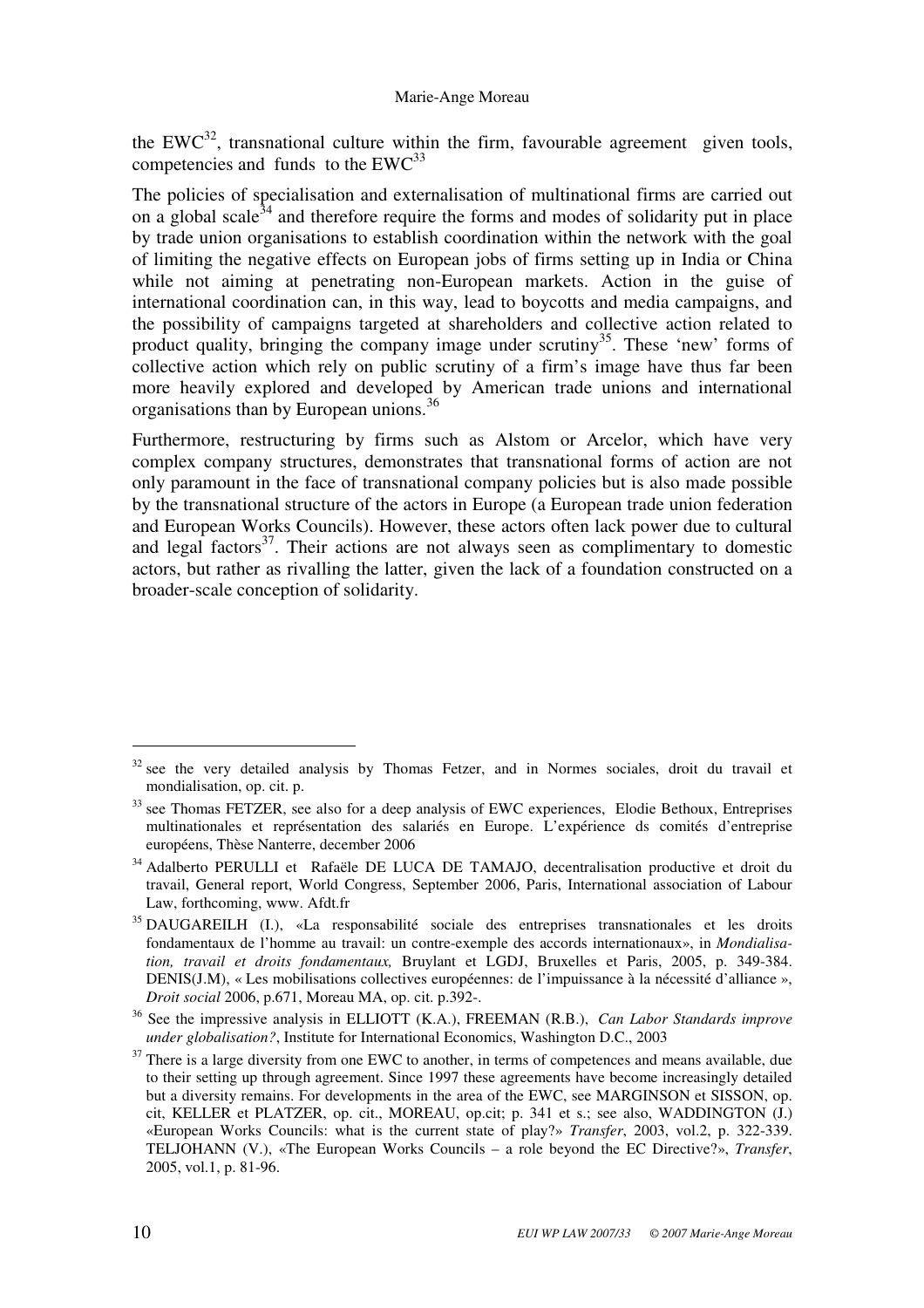#### *2. Towards European adjustment and anticipation policies?*

Two paths for establishing new bonds of solidarity emerge: the first at the institutional level, aiming at economic adjustment, the second, more prospective in nature, having in view mechanisms to anticipate restructuring.

#### *a) The creation of anti-shock funds*

European-level solidarity is also capable of adopting an institutional guise, as is demonstrated by the principle of economic and social cohesion contained in the Treaty. European social funds allow for redistribution within the Union through structural funds aiming at reducing inequalities between different regions of the EU.

In the face of the scale of restructuring and the need for ever more frequent interventions on the part of public authorities in terms of the regional consequences thereof, at the Hampton Court Summit at the end of 2005, the Member State governments agreed on the creation of 'anti-shock' funds to finance steps to deal with the social effects of restructuring, focusing on the adjustment of regional economies in the context of globalisation. The initiative to establish such funds was adopted during the large-scale restructuring of the Rover Group in the UK while Tony Blair held the Union presidency. At the same time, with the restructuring of Hewlett Packard (HP), the President of the Commission was inundated with demands on the part of governments (in particular from Chirac) concerning the persistent inequalities between Member States and the indirect impact of structural funds in the accession countries, accentuating the existence of *winning* and *losing* countries.

The creation of the fund is under way.<sup>38</sup> Its goal should be to provide substantial assistance in the retraining of workers so that they are able to adjust to the changes in the European economy. Such action is informed by the theory that there is, in order to cope with the 'shocks' of globalisation which are felt in Europe, the need to build a transitional labour market in Europe<sup>39</sup>, a necessary, if perhaps insufficient step, given the acceleration in restructuring in Europe.

#### *b) Towards anticipating restructuring?*

A policy seeking to anticipate restructuring may seem the most realistic approach to developing a European adjustment policy which limits the social effects of restructuring at European level, given the lack of a political consensus regarding a more active policy at the present time $40$ .

• A first stage of building solidarity between winning and losing countries could stem from a slowing down of restructuring operations; the European

<sup>&</sup>lt;sup>38</sup> F. VASQUEZ, loc. cit. p. 262; the criteria for the distribution of the funds by the member state have not been defined. yet

<sup>39</sup> FAYOLLE, op. cit.

 $40$  Research projects financed by the ESF are under way, notably the MIRE and AGIRE (Alpha-EUI) projects.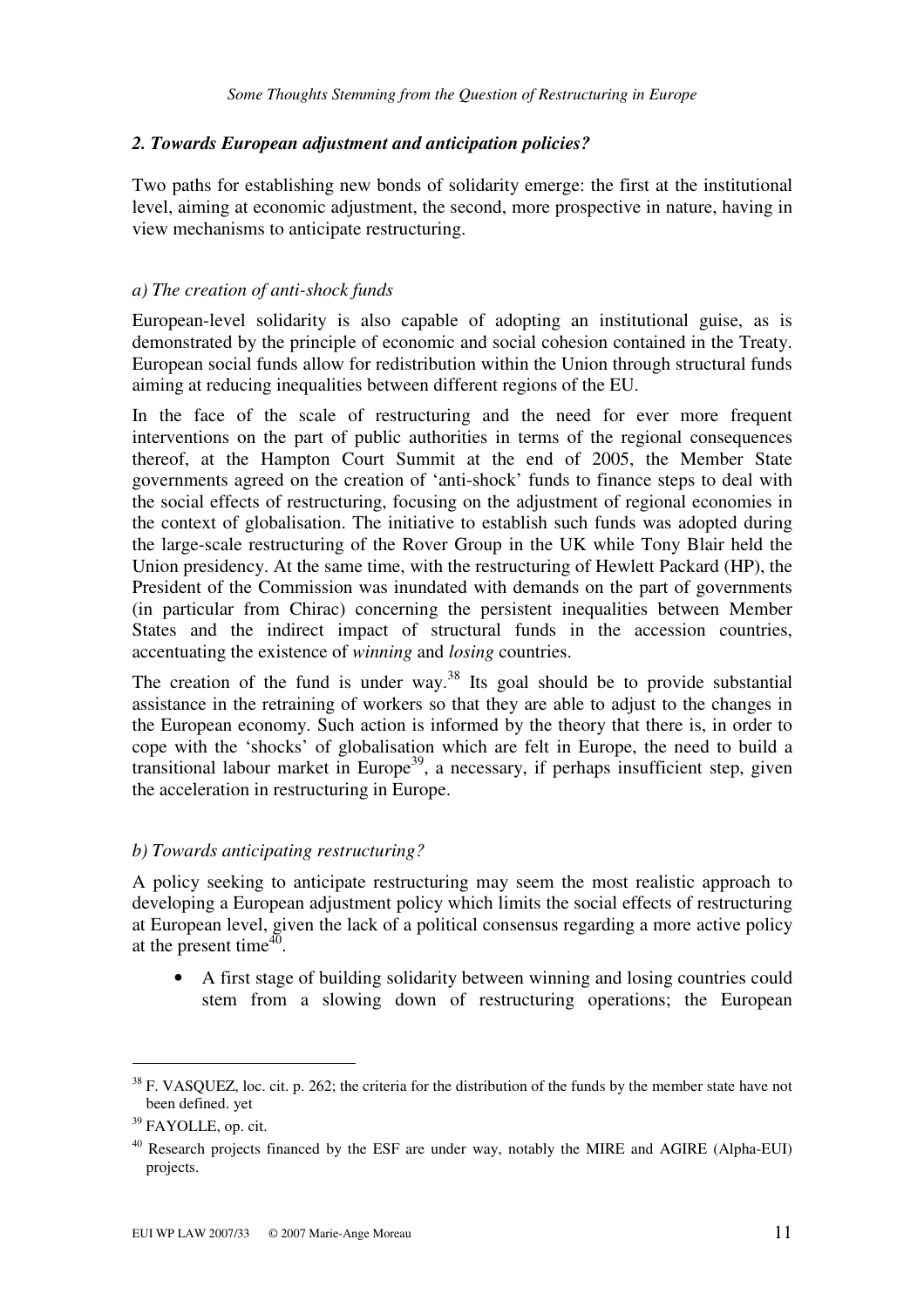Commission, which is pursuing a policy of accelerating competition on the European market in all sectors, is strongly opposed.

According to the most recent analysis<sup>41</sup>, the restructuring phenomenon has now become a continuous, rather than exceptional, process of reorganisation in stages, caused in the recent past by an acceleration in stock market operations and independent takeovers<sup>42</sup> of industrial or economic projects.

However, the slowing down of this process is not aided either by the current developments in EU policy, nor by the economic rules the game.

- The second stage is to establish anticipation mechanisms within European policies: Above all, it would be necessary to refine our means of observing and monitoring restructuring observations<sup>43</sup>, in order to supply national and Community authorities with real time information, by sector, region and country, on the changes within firms and their social consequences. The work done within the framework of the European *Equal<sup>44</sup>* programme demonstrates the utility of regional observations, to go with the work done by local authorities, professional associations, trade unions and university researchers.
- Furthermore, it is necessary to revisit the issue of the impact which economic policy has on firms' decisions regarding how to react to change. It is incomprehensible that the EU failed to anticipate the changes in the textiles industry when negotiating the Multifibre Arrangement, which, from the outset, foresaw a ten-year regional and sectoral adaptation period. This link between the foreign trade policy of the EU and economic changes due to restructuring grants a means of anticipating the latter. For the moment, such anticipation of restructuring is not very integrated into policies of state aid. As for a European industrial policy, it is still emerging.<sup>45</sup>
- Further, it would be useful to examine how the actors within firms, however large or complex, are able to manage changes within the firm in order to avoid crisis, mass lay-offs and obstacles to retraining. Forward-looking employment measures, such as emergency measures (*mesures d'alerte*) in France are not sufficient in many firms to allow for steps that effectively anticipate a crisis.<sup>46</sup> They are unheard of in several European countries and are difficult to conceptualise within the Anglo-Saxon model of the firm, run more on the basis of corporate governance thinking (shareholders/stakeholders), instead of the granting of rights to workers' representatives. Decisions about restructuring are an intimate element of the managerial prerogative, which may restrict the

<sup>41</sup> FAYOLLE,op. cit. Jobert, op. cit.

 $42$  The merger involving Arcelor and Mittal Steel is currently provoking a stake of shock in France.

 $43$  The restructuring observatory in Dublin has the difficulty of basing its analysis on the European press. At present, there is no objective indicator of restructuring. Finding one poses particular difficulties due to the difficulties in understanding the very process of restructuring.

<sup>44</sup> Observation project in Spain, presented at a seminar in Brussels, 30 May 2006, unpublished.

<sup>&</sup>lt;sup>45</sup> All these issues are being looked at in the AgirE research programme (2005-2007), financed by the ESF (article 6).

<sup>46</sup> AUBERT (JP) et BEAUJOLLIN BELLET (R.) «Les acteurs de l'entreprise face aux restructurations: une délicate mutation», *Travail et Emploi*, n°100, octobre 2004, p. 99-112